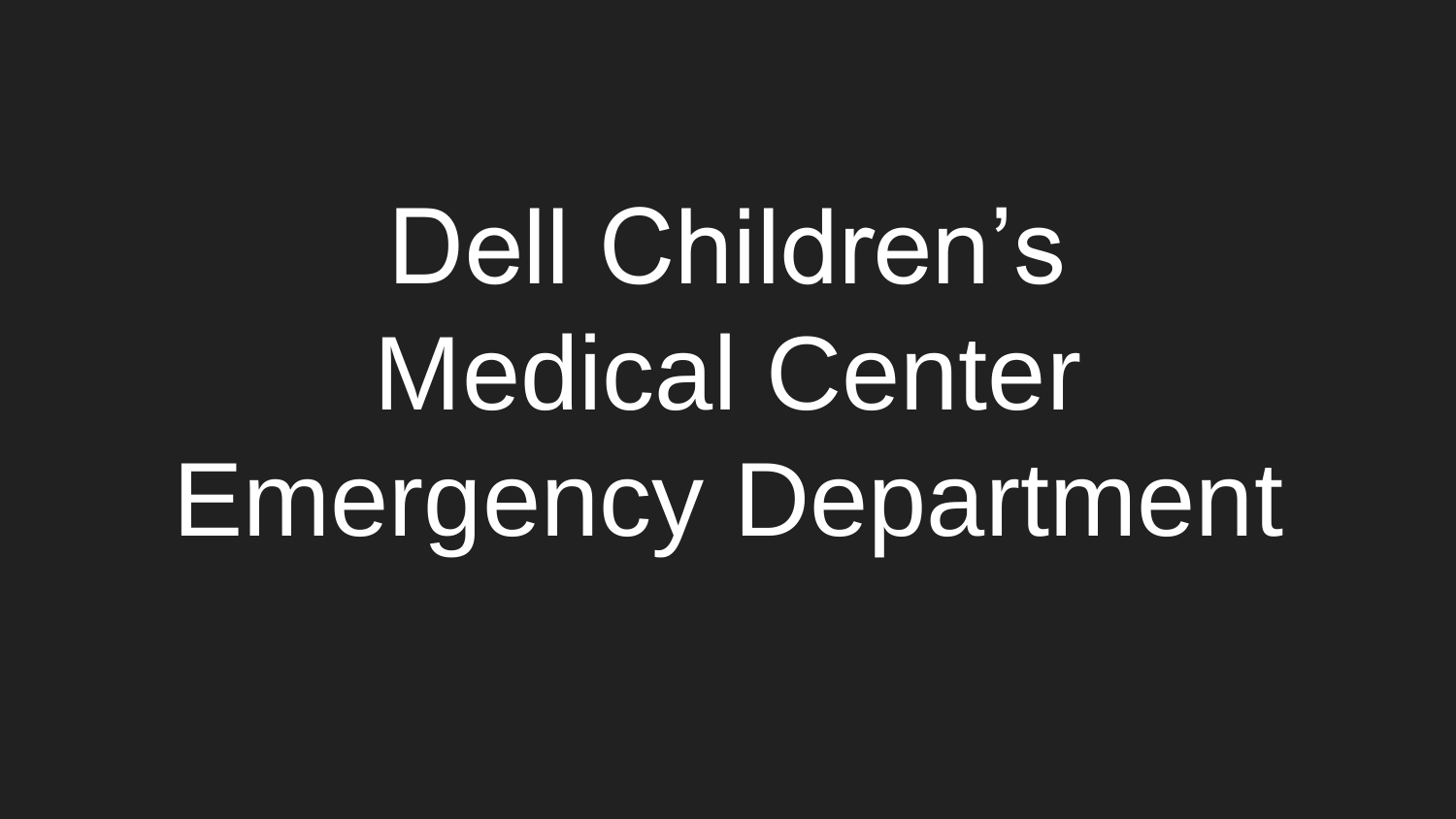Mya Murphey, LMSW Tiffany Sizemore, LMSW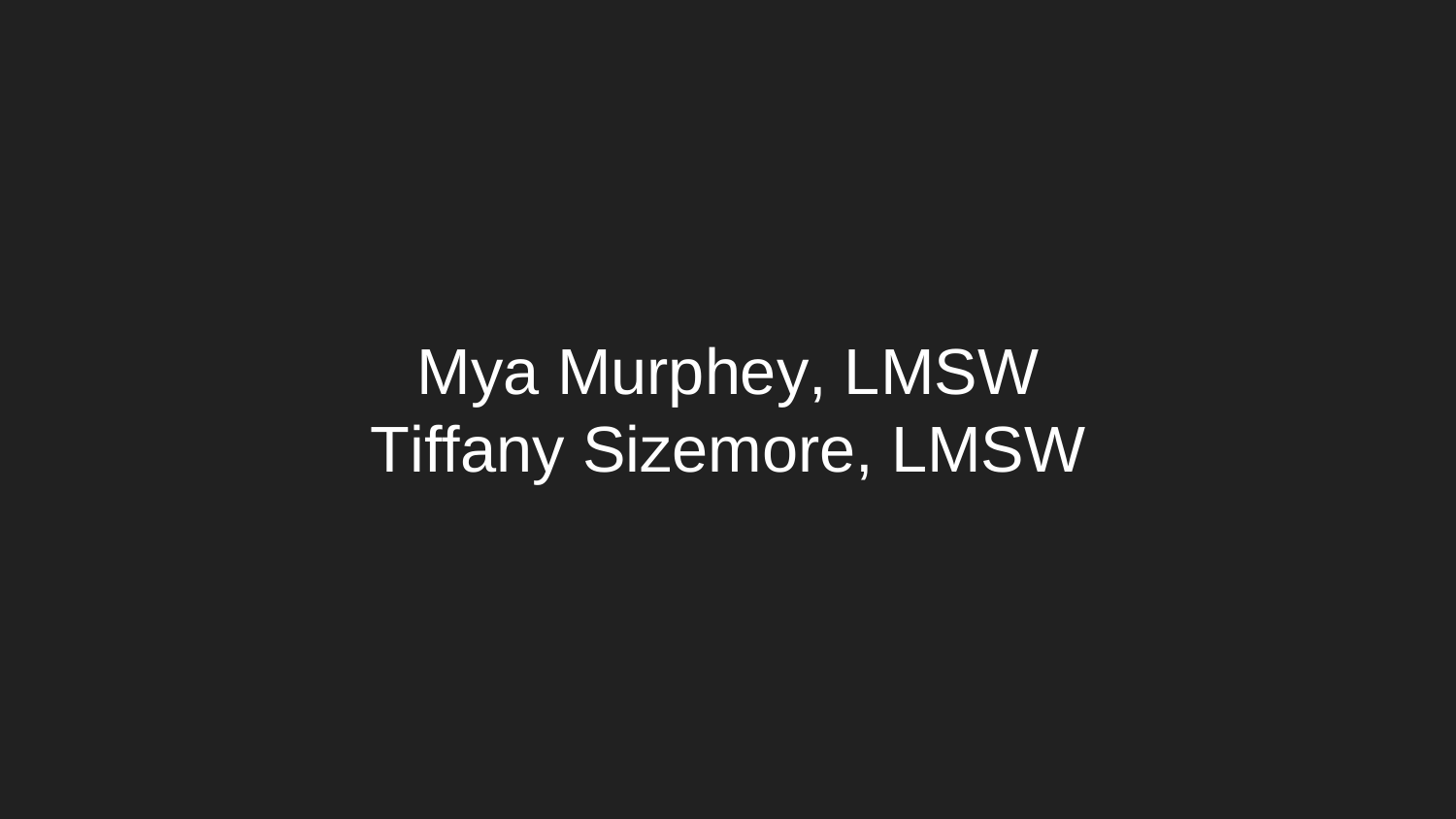#### Emergency Department vs. Mental Health Unit

● **Can I make an appointment for an intake?**

No.

● **Can I be directly admitted to the Mental Health Unit?**

Yes, outpatient psychiatrists can call the Mental Health Unit to attempt to admit their patient within 72 hours of last assessment by that psychiatrist.

● **Can I walk-in to be assessed in the Mental Health Unit?**

No. You will be sent to the Emergency Department

● **Can I walk-in to be assessed in the Emergency Department?**

Absolutely, always. However - there are some ways to circumvent the cost and the wait time!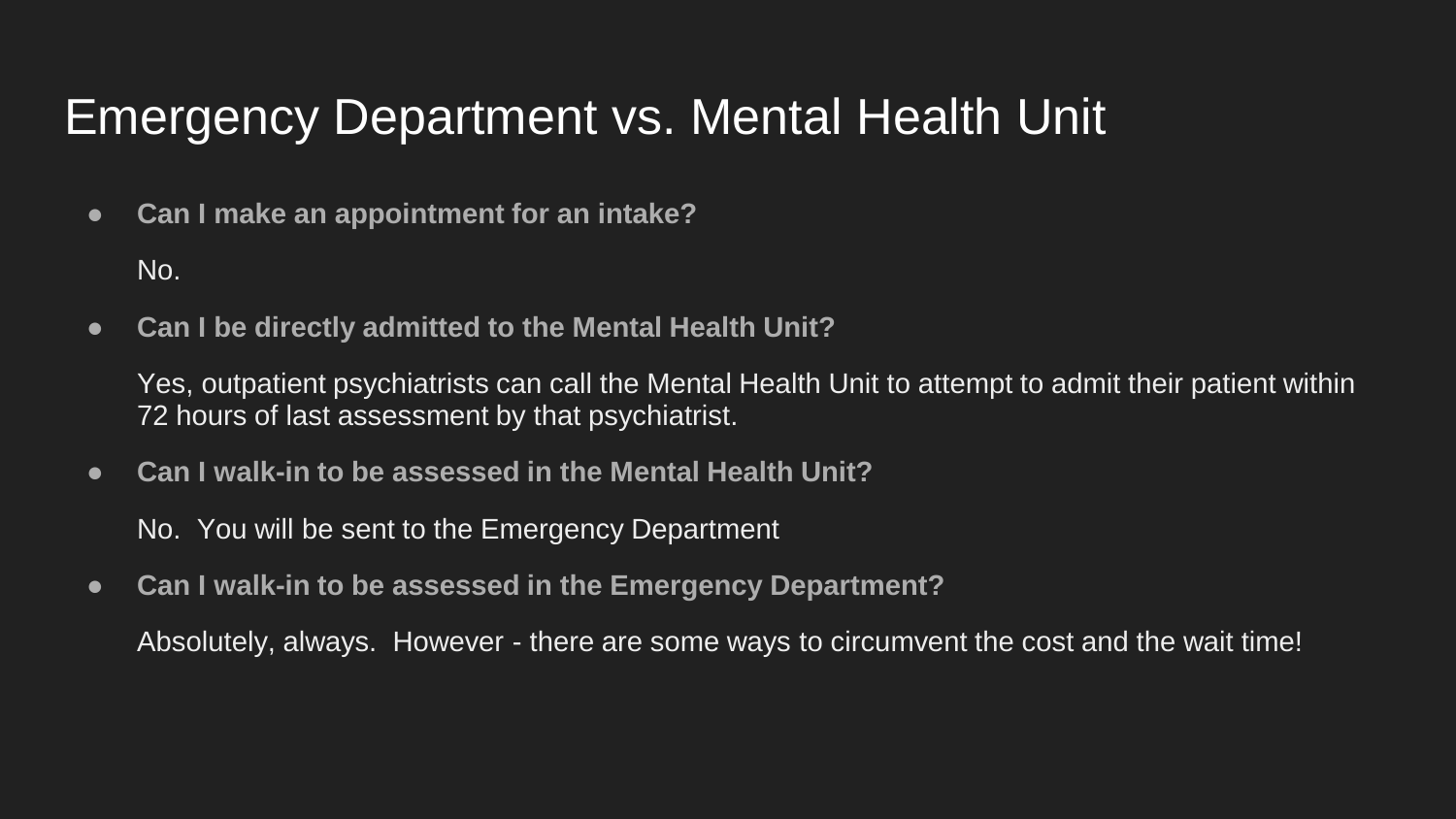#### Arrival

Patients get to our Emergency Department for assessment in a variety of different ways. We will assess a child with the same level of urgency and care regardless of whether they are transported via EMS, law enforcement, family members, caregivers or arrive unaccompanied.

The exception being when a child is in need of medical attention due to an attempt including intentional overdose, hanging or other form of serious self-injury. Medical needs will be addressed first.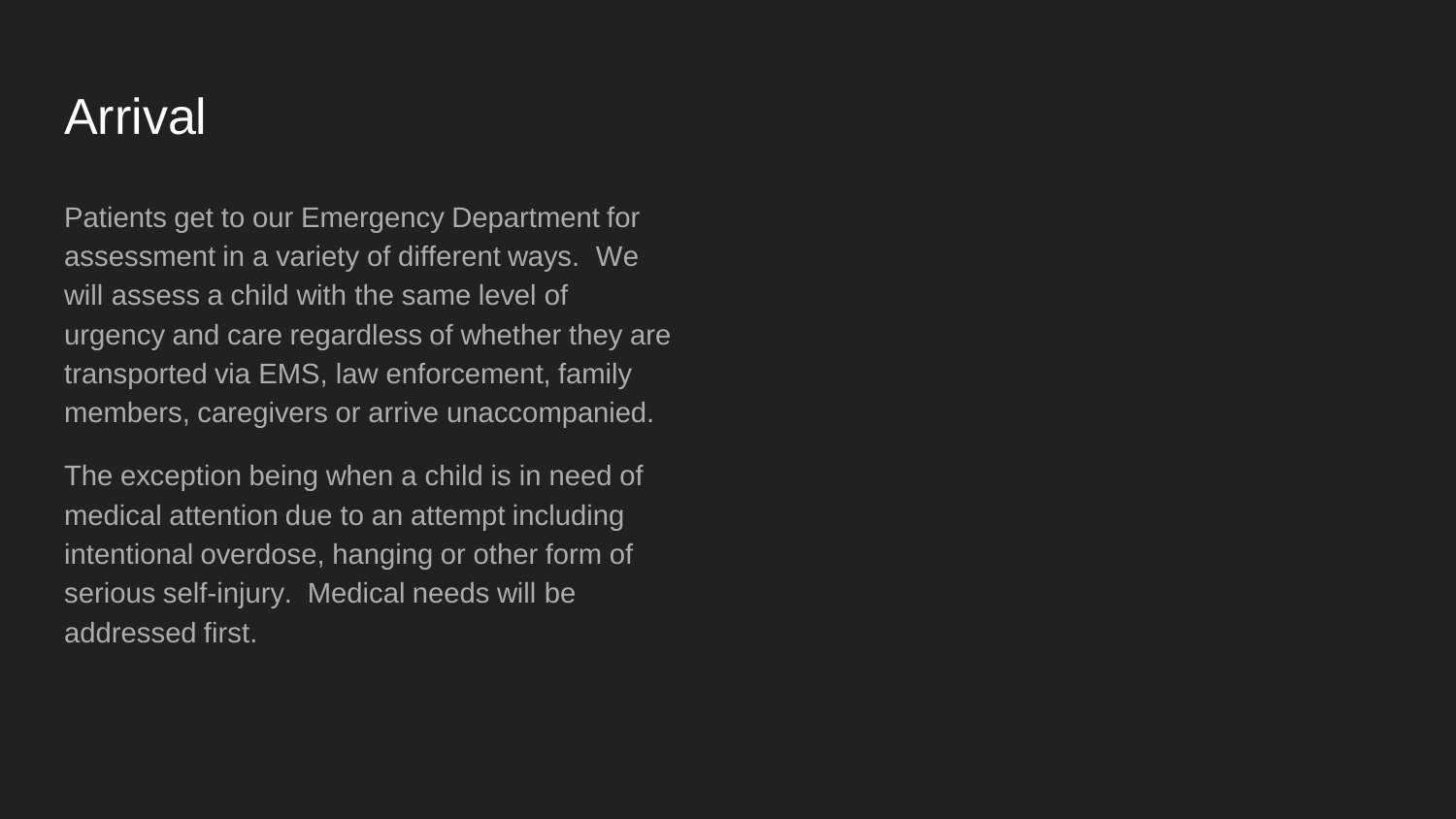#### C-SSRS

**Administered during triage process to patients 10 years and older.**

Patient may score:

No Risk

Low Risk

Moderate Risk

High Risk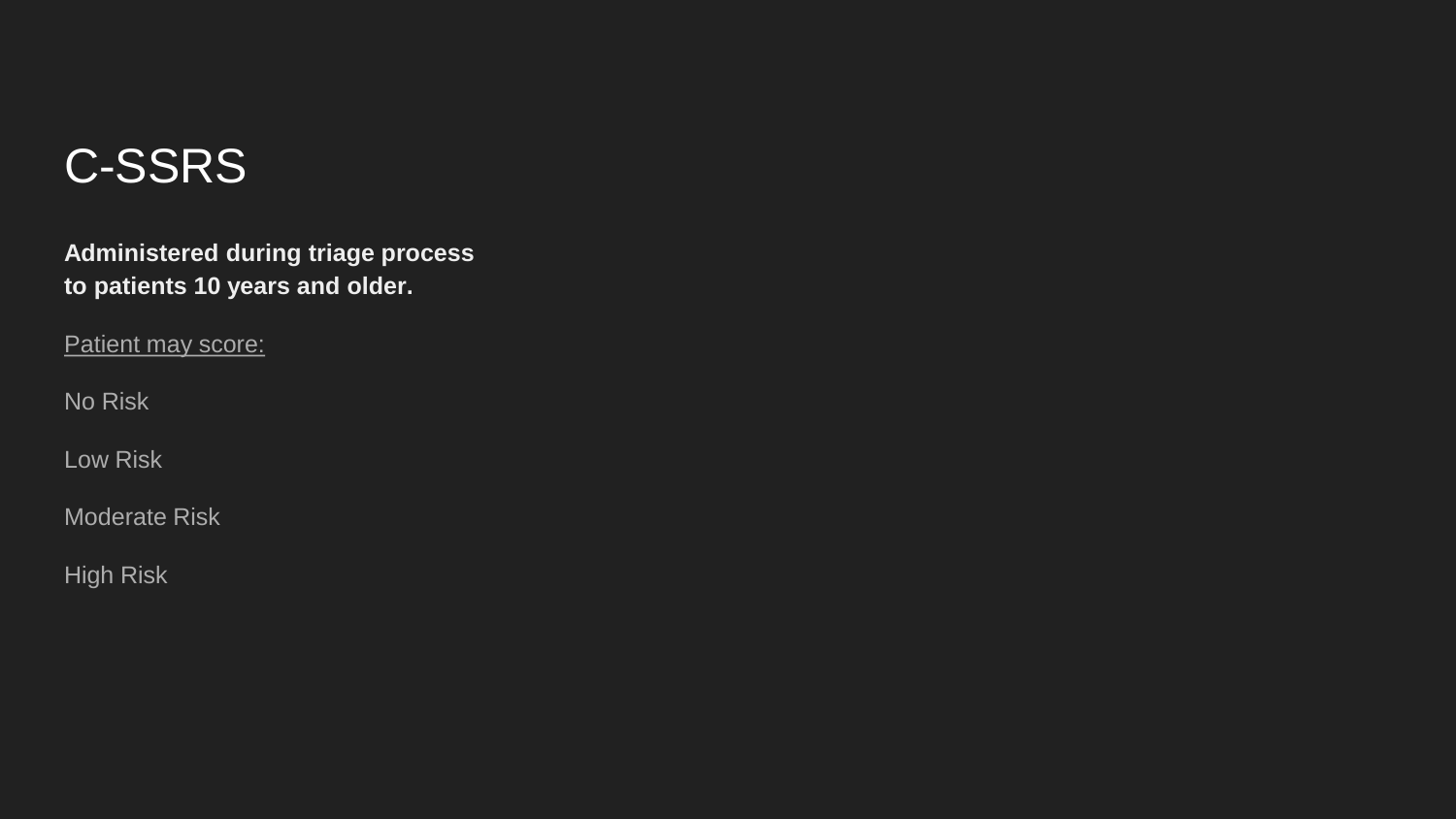#### The Role of an Emergency Department Social Worker

Level of Care Determination !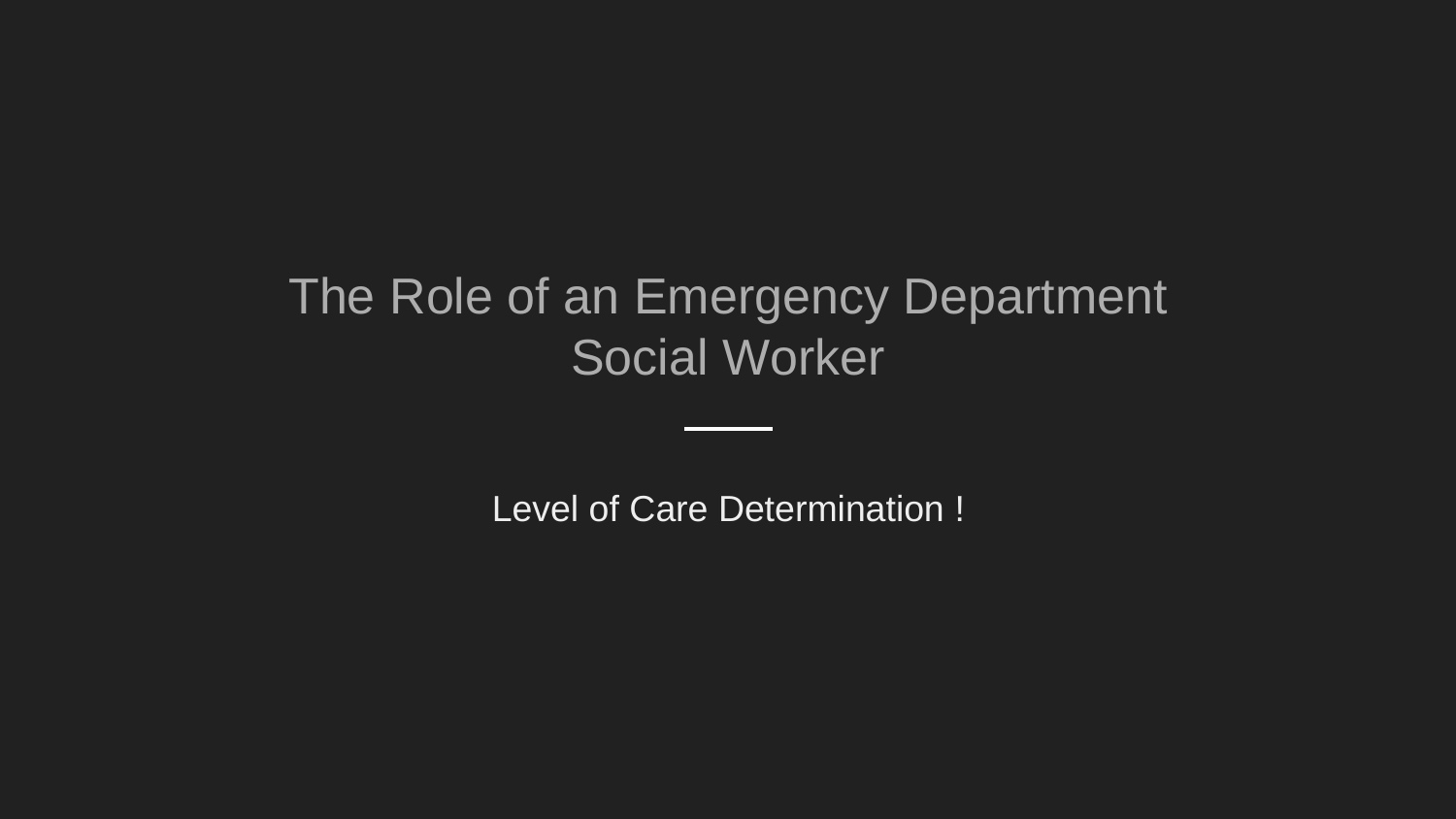# **Trends**

in Mental Health patients assessed at DCMC ED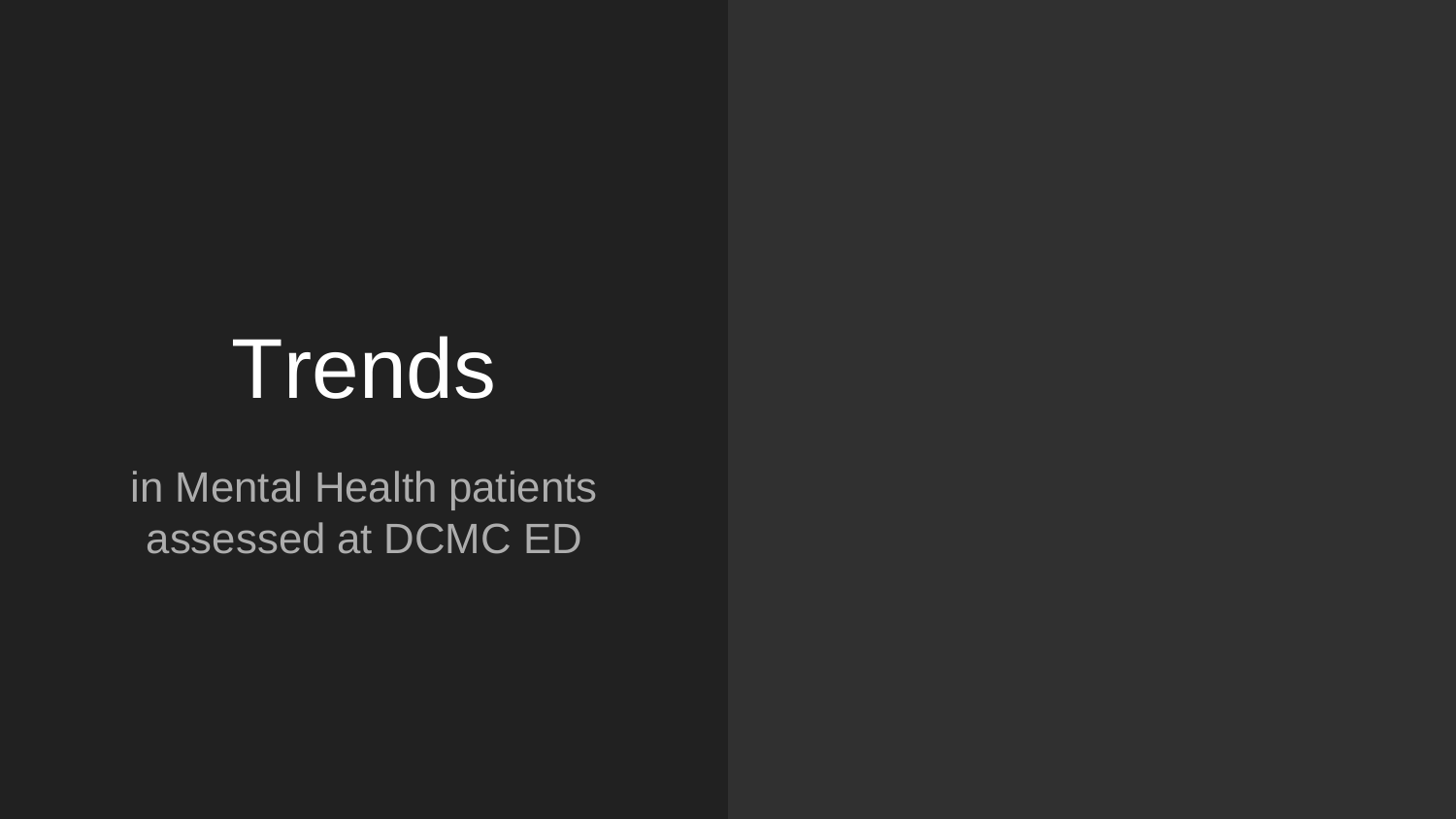## • IDD/ASD patients

- Patients with high levels of aggression
- No bed availability in the community in general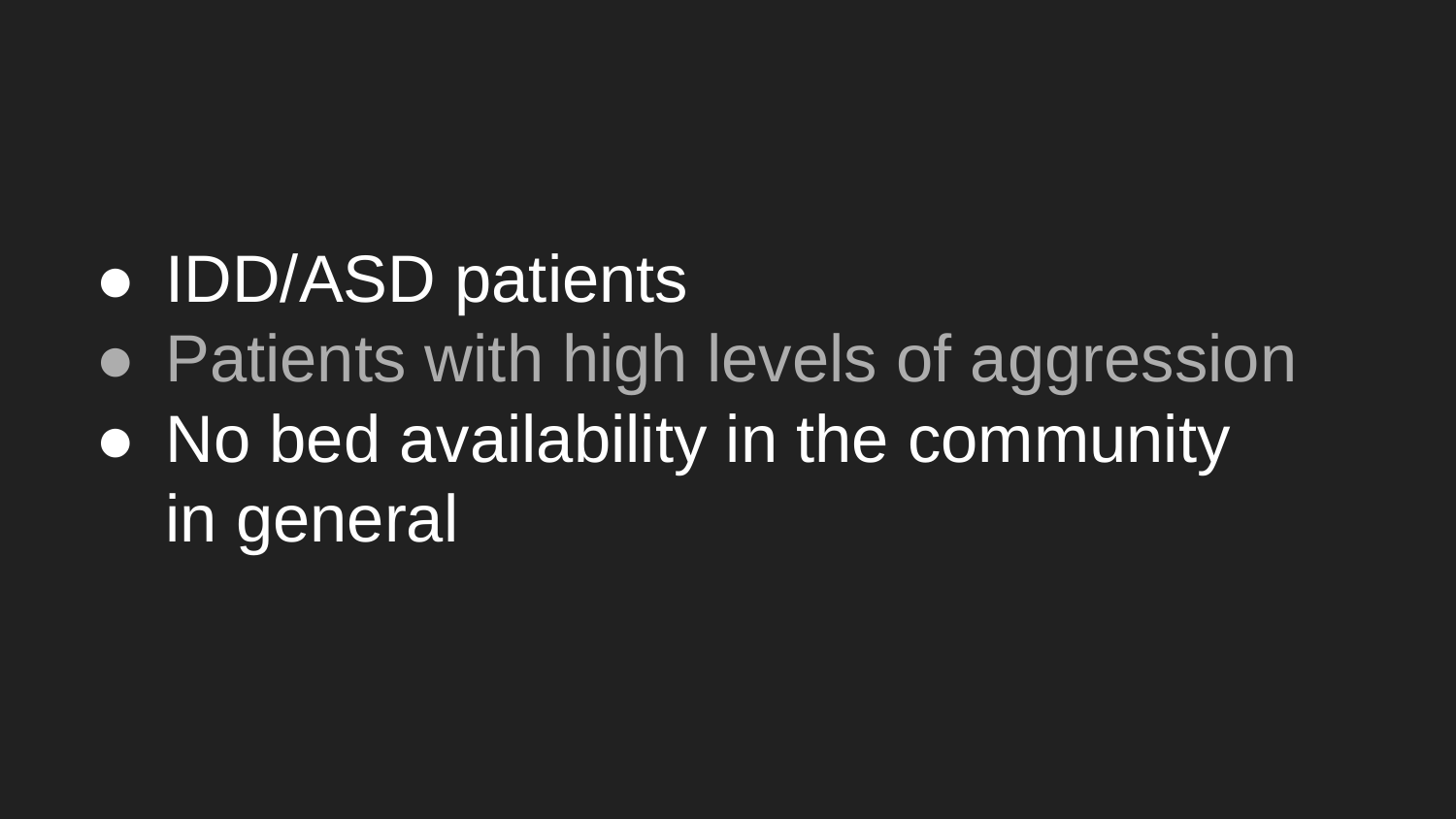- 60% of patients are discharged home with a safety plan
- Patients ages 6-12 years old
- Patients in the care of Child Protective **Service**
- Down tick in Covid + mental health patients